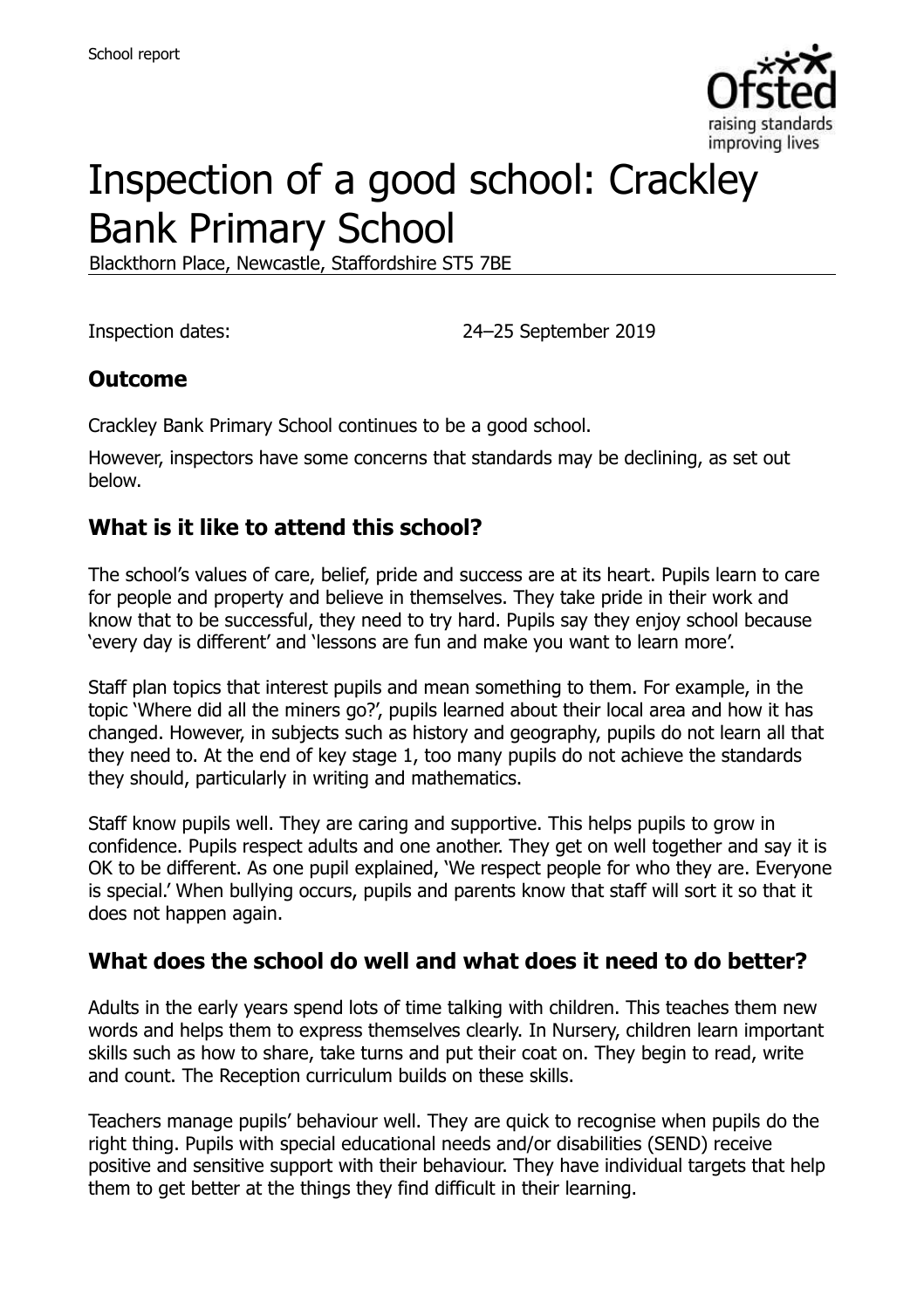

Children begin learning phonics as soon as they start school. Teachers are clear about the sounds that pupils should be able to read. They teach these in a logical order. Most pupils reach the standard they should by the end of Year 1. However, pupils do not get enough practice at the sounds they are learning. Reading books include words that pupils cannot sound out. This makes learning to read difficult, particularly for the weakest readers. In 2019, nearly half of pupils left Year 6 without the reading skills needed for secondary school. In subjects such as history and science, the weak reading skills of low-attaining pupils and some pupils with SEND hold them back. Leaders have recently changed the reading curriculum to improve pupils' reading skills. Teachers now read to pupils each day. For example, Year 3 pupils are thoroughly enjoying 'The Firework Maker's Daughter'.

In mathematics, teachers do not ensure that key stage 1 pupils understand important ideas before moving on to something new. For example, in Year 2, pupils learn to add numbers such as 27 and 42 without understanding the value of each digit. Sometimes there are big jumps between what pupils learn in one lesson and the next. As a result, pupils have gaps in their knowledge. This makes future learning more difficult. Too many pupils leave key stage 1 without the knowledge and skills they need for learning in Year 3.

Pupils in every class study the same 'learning focus' at the same time. Pupils like this because they can talk about their learning with pupils in other year groups. Pupils enjoy what they do and gain a lot from the trips they go on. However, leaders have not planned the essential knowledge they want all pupils to learn. The knowledge and skills that pupils learn do not build from one year to the next. In science, leaders provide guidance about what pupils need to learn in each topic. However, the content of some lessons does not match this. This means that in some topics, pupils do not learn what they should.

Pupils benefit from lots of exciting experiences. They raise money for local charities and take part in community events. Pupils visit museums and go to the theatre. On residential visits, they have the chance to do things they would not usually do, such as canoeing. All Year 6 pupils learn to play a brass instrument. They showcase their skills in a performance at the Victoria Hall.

The care and support that leaders show pupils extends to the staff. Leaders are considerate of workload and well-being. They look after staff so that they enjoy working at the school.

## **Safeguarding**

The arrangements for safeguarding are effective.

Leaders know pupils and their families well. They understand the challenges in the local community. Staff teach pupils how to manage some of the risks they might face. Pupils know how to keep themselves safe online.

Staff receive regular training. They are vigilant and report concerns, no matter how small. This builds a picture of what is happening for individual pupils. Leaders follow up concerns diligently. They work with other agencies to support vulnerable pupils and their families. Leaders signpost places that families can go to for help.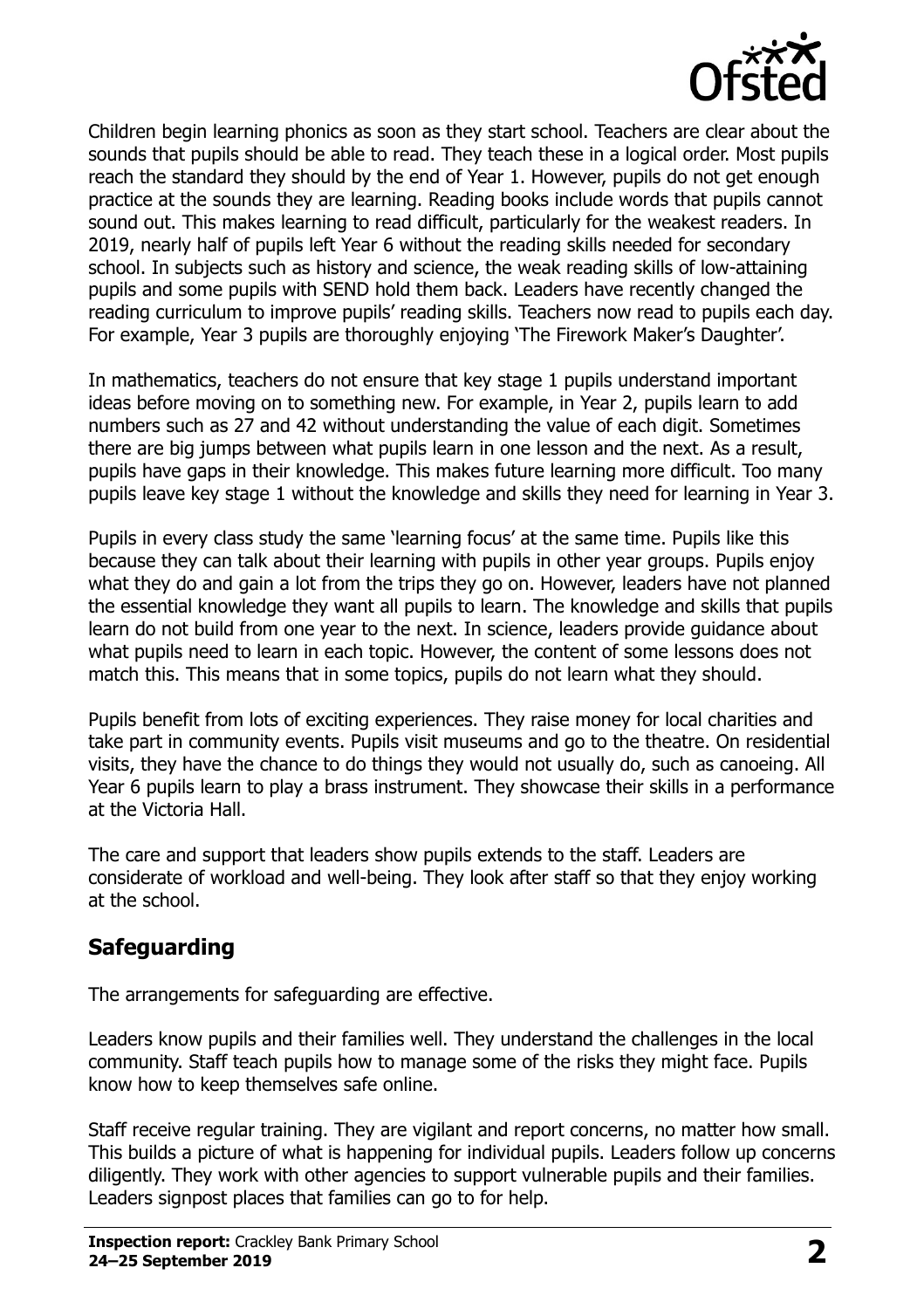

## **What does the school need to do to improve?**

## **(Information for the school and appropriate authority)**

- In phonics lessons, teachers do not embed pupils' understanding of how to read and spell new sounds before moving on in their teaching. Reading books are not phonically decodable. As a result, pupils guess at unfamiliar words. Lower-ability pupils, including some pupils with SEND, struggle to read without adult intervention. Staff need training on how to teach phonics well. The books that pupils read at home and school should be phonically decodable and matched closely to the sounds pupils know.
- $\blacksquare$  Key stage 1 teachers do not have a secure grasp of the important mathematical concepts that pupils need to understand to underpin later learning. They do not teach concepts in the right order. Nor do they check that pupils understand what they have learned before moving on to something new. Leaders need to ensure that teachers have the subject knowledge and expertise to plan and deliver a coherently sequenced mathematics curriculum that builds pupils' knowledge and skills systematically over time.
- $\blacksquare$  Teachers decide on the content they want to teach in each 'learning focus'. As a result, the knowledge that each cohort of pupils acquires as they move through the school varies considerably. The content of each topic does not build on pupils' prior learning because teachers do not know what has been taught before. Within topics, teachers do not sequence content in a logical order. In different year groups, pupils complete very similar activities. This means that pupils' skills do not develop in the way they should. Leaders should develop a curriculum that equips all pupils with the knowledge and skills they need to be ready for the next stage in their education.
- In science, some teachers lack the subject knowledge to plan a curriculum that matches the objectives leaders have set out. This means that in some topics, teachers do not plan and deliver the content they should. In others, coverage of objectives is superficial. As a result, pupils do not build a secure understanding of all aspects of the school's science curriculum. Leaders should ensure that the intended science curriculum is implemented effectively.

## **Background**

When we have judged a school to be good we will then normally go into the school about once every four years to confirm that the school remains good/outstanding. This is called a section 8 inspection of a good school or non-exempt outstanding school. We do not give graded judgements on a section 8 inspection. However, if we find some evidence that the school could now be better than good or that standards may be declining, then the next inspection will be a section 5 inspection. Usually this is within one to two years of the date of the section 8 inspection. If we have serious concerns about safeguarding, behaviour or the quality of education, we will convert the section 8 inspection to a section 5 inspection immediately.

This is the first section 8 inspection since we judged the predecessor school, Crackley Bank Primary School, to be good on 25–26 March 2015.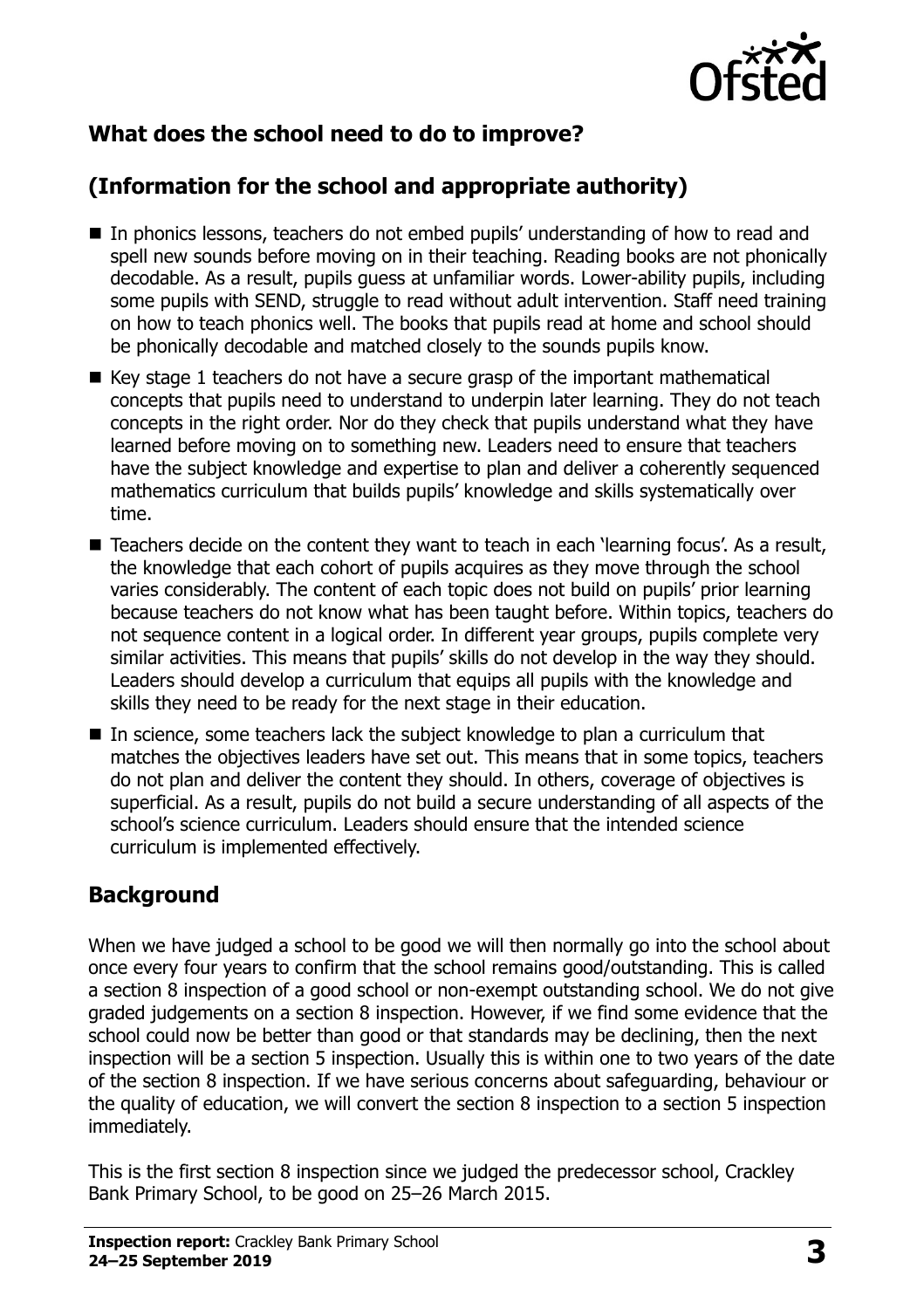

## **How can I feed back my views?**

You can use [Ofsted Parent View](https://parentview.ofsted.gov.uk/) to give Ofsted your opinion on your child's school, or to find out what other parents and carers think. We use Ofsted Parent View information when deciding which schools to inspect, when to inspect them and as part of their inspection.

The Department for Education has further [guidance](http://www.gov.uk/complain-about-school) on how to complain about a school.

If you are not happy with the inspection or the report, you can [complain to Ofsted.](https://www.gov.uk/complain-ofsted-report)

#### **Further information**

You can search for [published performance information](http://www.compare-school-performance.service.gov.uk/) about the school.

In the report, '[disadvantaged pupils](http://www.gov.uk/guidance/pupil-premium-information-for-schools-and-alternative-provision-settings)' refers to those pupils who attract government pupil premium funding: pupils claiming free school meals at any point in the last six years and pupils in care or who left care through adoption or another formal route.

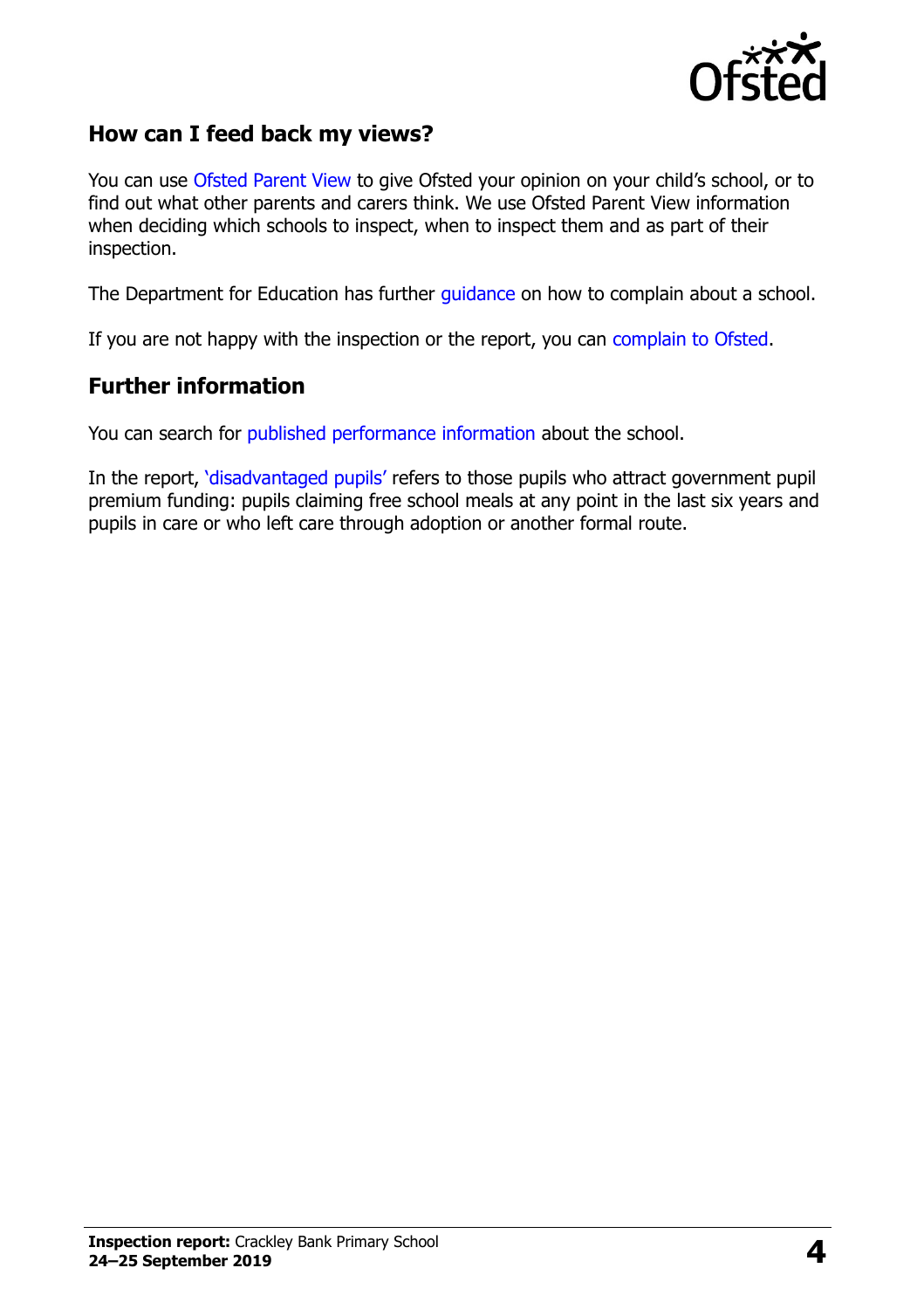

## **School details**

| Unique reference number             | 143349                         |
|-------------------------------------|--------------------------------|
| <b>Local authority</b>              | <b>Staffordshire</b>           |
| <b>Inspection number</b>            | 10111719                       |
| <b>Type of school</b>               | Primary                        |
| <b>School category</b>              | Academy converter              |
| Age range of pupils                 | 3 to 11                        |
| <b>Gender of pupils</b>             | Mixed                          |
| Number of pupils on the school roll | 203                            |
| <b>Appropriate authority</b>        | Board of trustees              |
| <b>Chair of trust</b>               | Sarah Gribbin                  |
| <b>Headteacher</b>                  | Sara Stevenson                 |
| Website                             | www.crackleybank.staffs.sch.uk |
| Date of previous inspection         | Not previously inspected       |

## **Information about this school**

- The school converted to become an academy on 1 October 2016. It is part of the Collective Academies Trust.
- The school runs a breakfast club and an after-school club.

## **Information about this inspection**

- The inspector held meetings with the headteacher; senior leaders, including the special educational needs coordinator; subject leaders and teaching staff. The lead inspector met with the chief executive of the Collective Academies Trust. She also met with the chair of the local governing body and two governors.
- The inspector looked in depth at early reading, history and science. In each subject, inspection activities included discussions with the subject leader, visits to lessons, discussions with teachers, scrutiny of pupils' work and discussions with pupils.
- The inspector also looked at the curriculum in mathematics. She met with the early years leader and observed provision in Nursery and Reception.
- The inspector listened to two groups of pupils read and talked to them about their reading.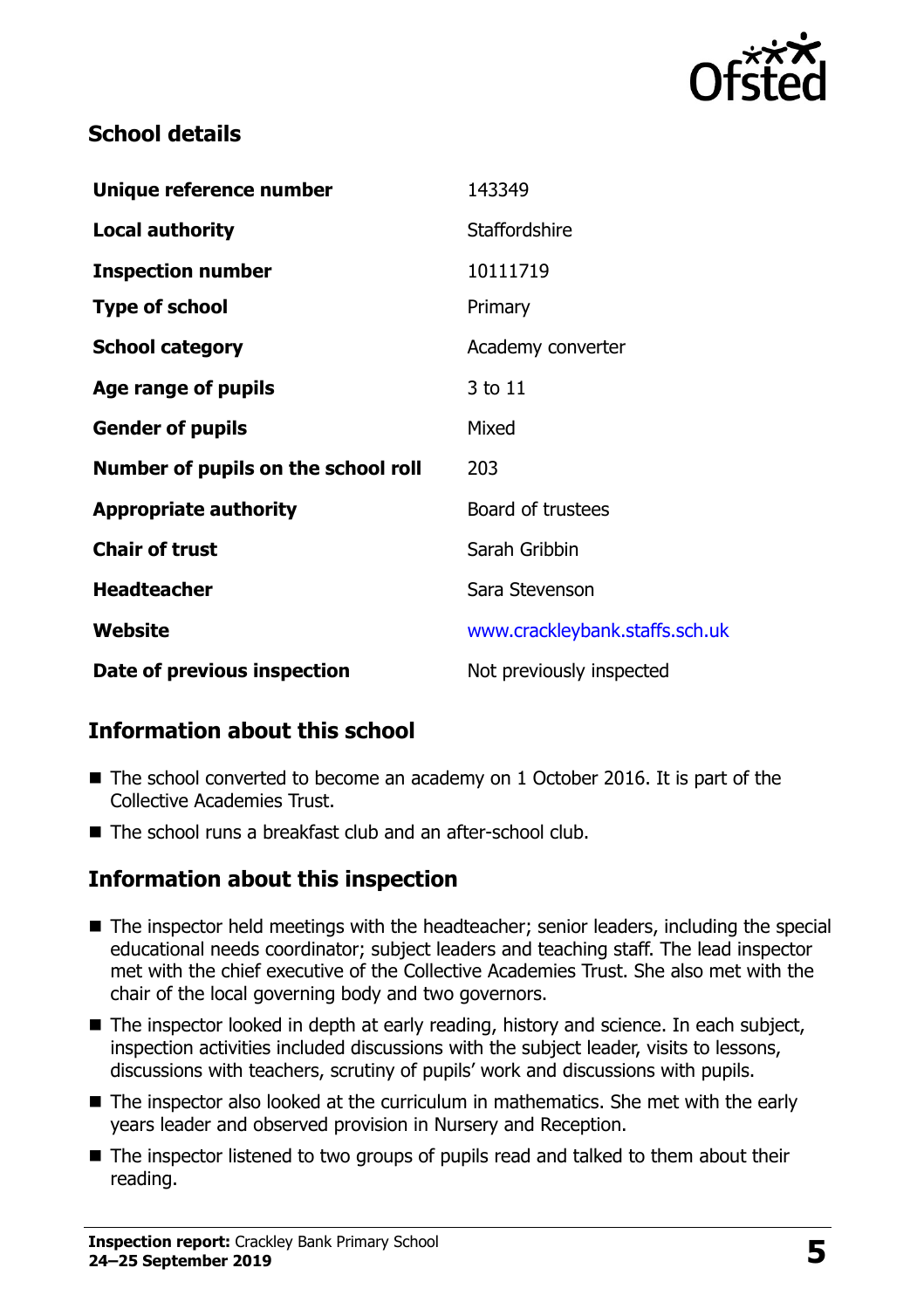

- The inspector observed pupils' behaviour in lessons and at breaktime and lunchtime. She spoke formally with a group of pupils as well as talking to pupils in breakfast club, in lessons and around school.
- The inspector met with the headteacher about the school's safeguarding procedures. She reviewed policies and records relating to safeguarding, behaviour, attendance and pupils who have left the school. The inspector spoke to pupils, staff and parents about how safe pupils are at school.
- The inspector reviewed the school's self-evaluation and improvement plans, minutes of governing body meetings and information on the school's website. She took account of the 22 responses to Ofsted's online staff questionnaire.
- The inspector took into consideration the six free-text responses to Parent View. She spoke to parents at the beginning of the school day.

#### **Inspection team**

Claire Jones, lead inspector **Her Majesty's Inspector**